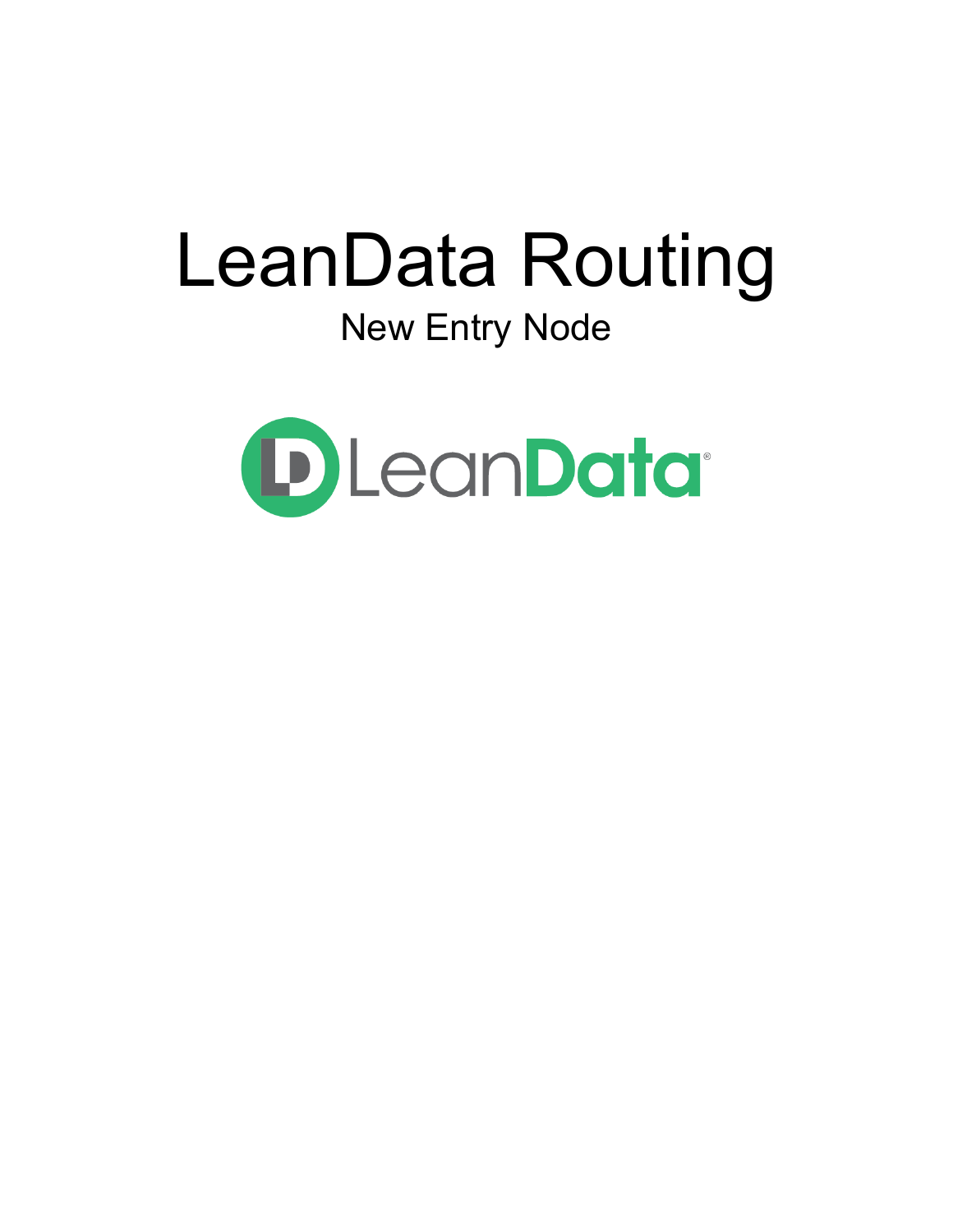

| <b>Overview</b>                            | 3           |
|--------------------------------------------|-------------|
| Customization                              | 4           |
| <b>Filtering</b>                           | $5^{\circ}$ |
| <b>Things to Know &amp; Best Practices</b> |             |
| <b>Summary</b>                             |             |

© 2021 LeanData Inc. All rights reserved. LeanData is a registered trademark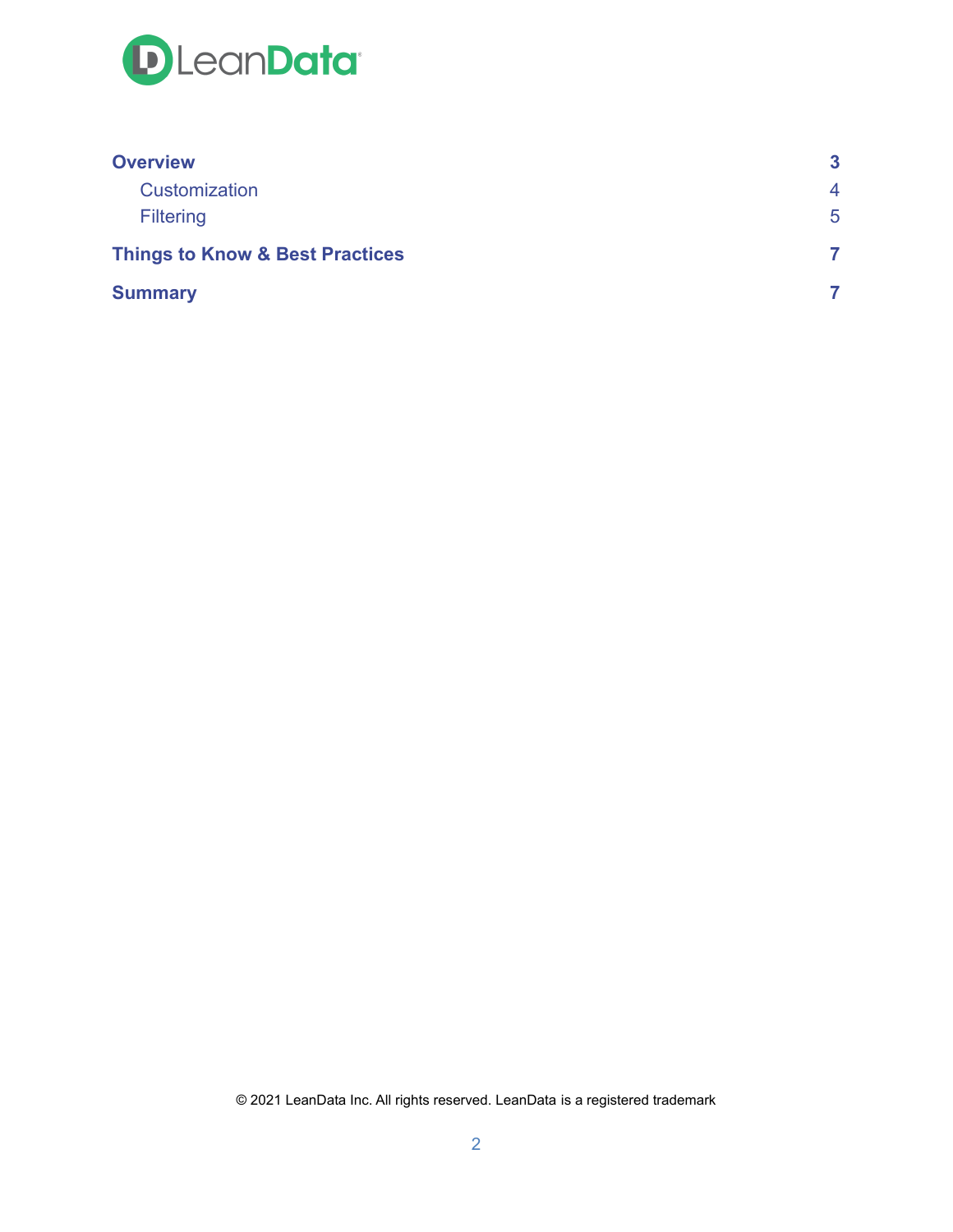

## <span id="page-2-0"></span>**Overview**

LeanData Router includes a New Entry node as an entry point for processing new records through your Router flow as they are created in your Salesforce instance. The New Entry Node is the same for each of the Router Types:

- Lead Router New Lead
- Contact Router New Contact
- Account Router New Account
- Opportunity Router New Opportunity
- Case Router New Case



The New Entry Node is the default entry point for triggering new records (Leads, Contacts, Accounts, etc.) to get processed by your LeanData Router flow. All New Entry Nodes share the same features regardless of the object type. We will use Leads as examples but the information will translate to all the different object flows. You customize this node and what passes through it using filters to include or exclude specific records based on their attributes and field/values.

| <b>New Lead Trigger</b>                        |               |
|------------------------------------------------|---------------|
| Description >                                  |               |
| New Leads to be sent through the lead workflow |               |
| All Leads                                      |               |
| None                                           |               |
| Include The Leads Below:                       |               |
| Advanced Settings >                            |               |
|                                                | Cancel<br>OK. |
|                                                |               |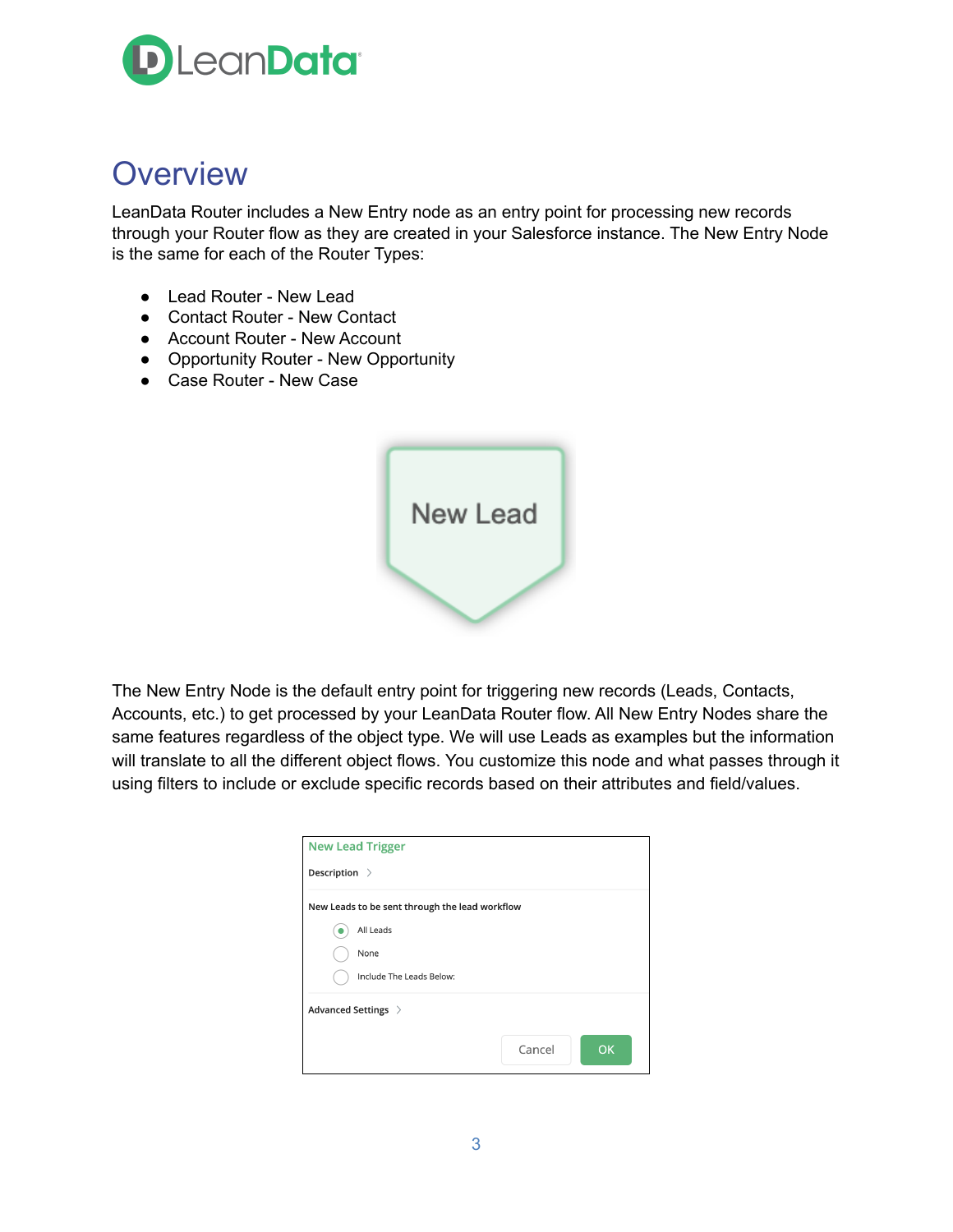

## <span id="page-3-0"></span>**Customization**

The customization options give you the tools to configure the behaviour of the New Entry Node. Many customers use some type of filtering on this node instead of simply sending all Leads through the node.

*Example: Hillary is the LeanData admin at Lighthouse Development. She is tasked with creating a Router Flow for Leads. She is instructed to only route Leads that come from their marketing automation and to ignore Leads entered manually by the reps. She can customize the node to ignore all Leads except the ones from their marketing automation User.*

#### **Description**

This field is not required but we recommend adding a description to document any customizations made to the node. If someone else needs to take over the management of the flow, they will be able to understand the goal of the customizations.

### **New Leads to be sent through the Lead workflow**

This setting allows you to choose the Leads that the New Entry node will pass to the rest of the flow.

- All Leads: Send all new Leads through the router flow
- None: Do not send new Leads through the router flow. This will effectively stop new Leads from entering the flow.
- Include the Leads below: Use filters on Lead fields/values to specify which new Leads to route through the flow.

## New Leads to be sent through the lead workflow

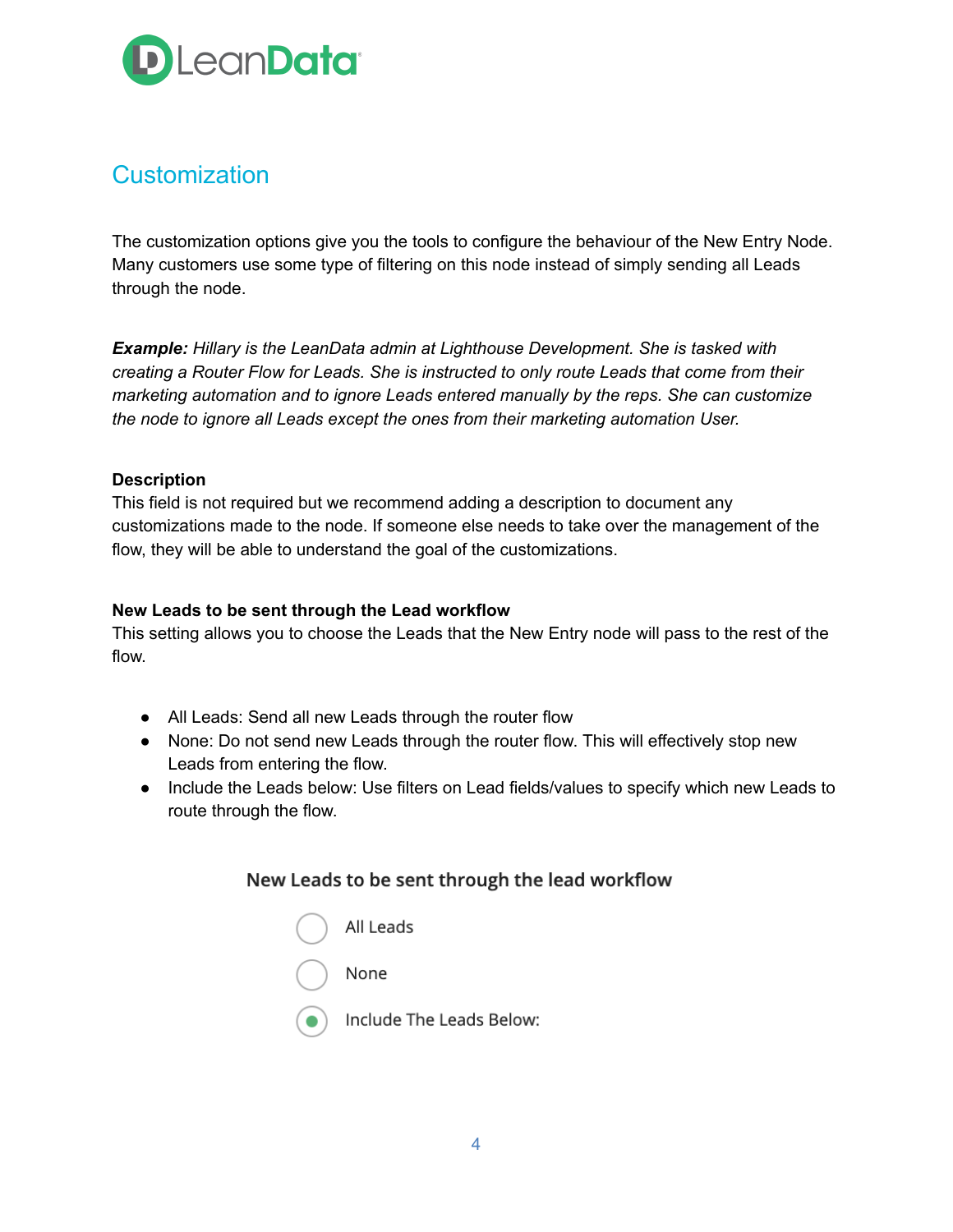

## <span id="page-4-0"></span>**Filtering**

If you choose to filter the Leads coming through the New Entry Node, you have many options. You can have 1 or more filters on the New Entry Node. When you choose to use filtering, you will see 1 default rule. You can have multiple rules with multiple conditions. When you create a rule with multiple conditions you will be given an option for how to relate the conditions within the rule.

Under the option, Include the Leads Below, you will find the following:

● **Condition**

The Condition is used to set up the desired filtering. The results will be sent on through the flow using the Target.

● **Label**

The Label is used to let you name the connection to the next node that the Lead will follow from the New Entry Node. The words Edge 1 can be customized.

● **Target**

The Target field is a drop-down menu of the other nodes in the flow. Selecting a node from this dropdown will indicate which node, a Lead that meets this condition, should progress to next. You can also select "End of Flow" if you don't wish to direct this to any node. As you create other nodes, they will appear on this list.

|       | Include The Leads Below:                |        |        |      |              |  |
|-------|-----------------------------------------|--------|--------|------|--------------|--|
|       | Condition                               | Label  | Target |      |              |  |
|       | $\leftarrow \rightarrow$ Edit condition | Edge 1 |        | None | $\checkmark$ |  |
| $\pm$ | <b>New Rule</b>                         |        |        |      |              |  |

## **To Add a Filter to the New Entry Node:**

- 1. Click on the New Entry Node.
- 2. Click the pencil icon to the right of the node. The edit window opens on the right of the page.
- 3. Select the option: Include the Leads Below
- 4. Click Edit Condition. You will see new fields displayed for Lead Field, Operator, and Value. Edit these fields as needed to create the desired filter condition.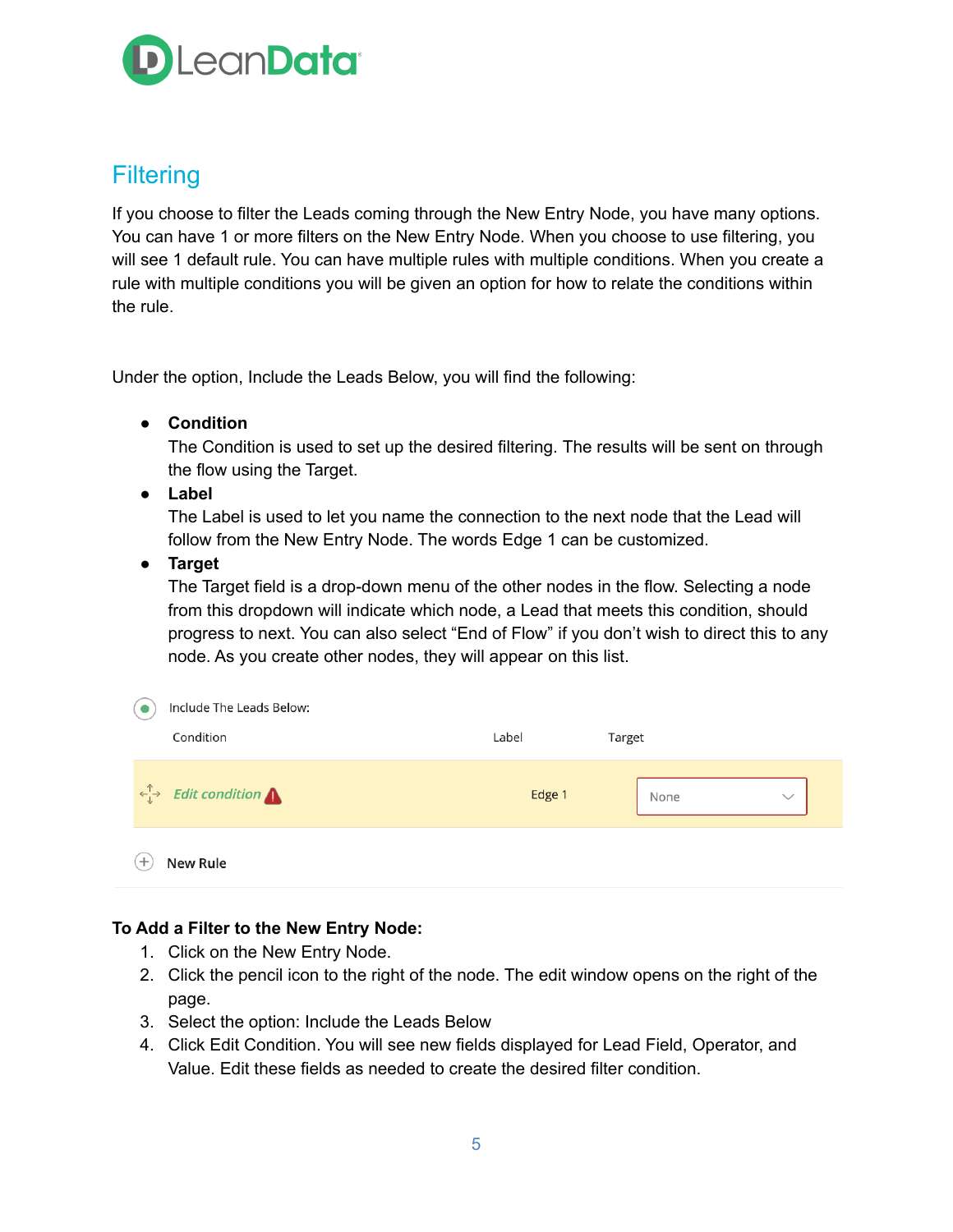

Each rule you add creates a new edge for the node. A rule with multiple conditions will still only add 1 edge. Edges are outcomes from a node that can be used to connect to a next node.

#### **Multiple Filters**

You can create multiple filters as needed on the node. Each new rule creates a new edge for records to follow. By default, you get 1 rule when filtering. You can add additional conditions to the rule and/or add additional rules with conditions, allowing you to have very complex filtering.

When using multiple rules, the node will process each rule sequentially until the record meets a rule, and then it will direct the record using the edge for the corresponding rule.

When you have a rule with multiple conditions you are given the option to specify the relationship between the conditions. By default, you will see an AND relationship. You can change this to OR as needed. You can also use parentheses to group conditions together.

*Example: Hillary needs to edit the Router Flow so that Leads that have an industry of Technology OR an annual revenue of greater than 25 million are routed to the Enterprise Sales* Team. She can do this by adding a rule with the conditions of revenue and industry and an OR *relationship. All other Leads will be routed to the rest of the sales team.*

| $\bullet$                         | Include The Leads Below:                                                         |                         |                                |  |
|-----------------------------------|----------------------------------------------------------------------------------|-------------------------|--------------------------------|--|
|                                   | Condition                                                                        | Label                   | Target                         |  |
| $\leftarrow \uparrow \rightarrow$ | (Annual Revenue greater than 25000000) AND (Industry equals<br>tech, Technology) |                         | Edge 1<br>None<br>$\checkmark$ |  |
|                                   | <b>Lead Field</b>                                                                | Operator                | Value                          |  |
| 1.                                | Annual Revenue<br>$\checkmark$                                                   | greate<br>$\smallsmile$ | 25000000                       |  |
|                                   | <b>Lead Field</b>                                                                | Operator                | Value                          |  |
| 2.                                | Industry<br>$\smallsmile$                                                        | equals<br>$\checkmark$  | tech, Technology               |  |
| $^{+}$                            | New condition                                                                    |                         |                                |  |
|                                   | <b>Rule Logic (Default)</b>                                                      |                         |                                |  |
|                                   | 1 AND 2                                                                          |                         |                                |  |
|                                   | Description >                                                                    |                         |                                |  |
| Ή                                 | <b>New Rule</b>                                                                  |                         |                                |  |

**Please Note:** You can add this type of filtering to other nodes in the flow. You do not need to filter all the records in the New Entry Node. The Branch Node is typically a better option if you need multiple exit routes from a node.